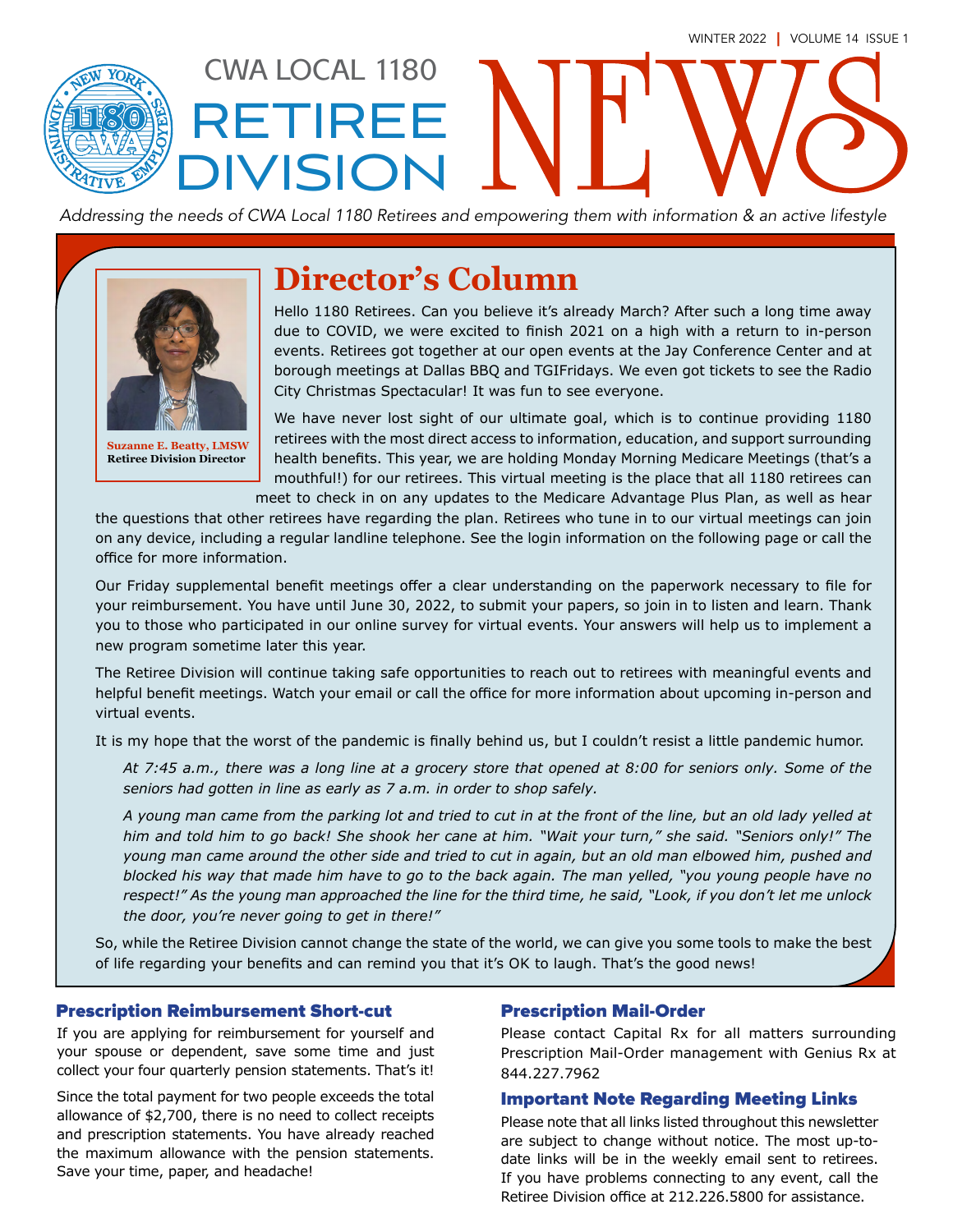

#### **MEDICARE MONDAYS @ 10:30 a.m.**

NYC Office of Labor Relations Health Benefits Program is moving all retirees to the new **Medicare Advantage Plus Plan**. To keep 1180 retirees informed, the Retiree Division has been hosting Medicare Education meetings on **Mondays at 10:30 a.m.** All members are encouraged to attend. We cover Medicare Advantage Plus, what to do when you turn 65 and become Medicare eligible, and answer frequently asked questions. Don't take the word of friends and fellow retirees; come to the meetings yourself, listen, and learn. **For more information, call 212.226.5800.**

**March 14 - Medicare Advantage Plus Highlight on Prescription Drug Rider** with Plan Representatives

**March 21 - Medicare Advantage Plus Review and Q&A** with Retiree Division staff

**March 28 - Turning 65 and Becoming Medicare Eligible** with a representative from NYC Dept. of Aging HICAP (Health Insurance Information Counseling and Assistance Program)

**April 4 - Medicare Advantage Q & A with the Retiree Division -** We've been with you through the entire process and now that the plan has officially started only a few days ago, we want to know how it is going and how we can help.

#### **Join Medicare Information Meetings**

**Please check the website at [www.cwa1180.org/retiree/retiree-event-calendar](http://www.cwa1180.org/retiree/retiree-event-calendar) for the most up-to-date information and links**

**Join from PC, Mac, iOS or Android Meeting [URL:](http://meetings.ringcentral.com/j/1481479572?pwd=
TE1wOERQNVEreGR0ZVUzU3RrWXZvUT09) <https://ringcentr.al/3gp9baO> Password: Ss5RTdFqVV**

**For the best experience, please use computer audio.**

#### **iPhone One-Tap:**

1.470.869.2200,,1481479572# **OR**  1.646.357.3664,,1481479572#

**Telephone:** 1.470.869.2200 **OR** 1.646.357.3664 **Meeting ID:** 148 147 9572

#### **April 11 - Medicare Advantage Plus with the Plan**

**Representatives -** The plan reps will be available to answer any questions that retirees have regarding the plan.

**April 18 - No Event**

**April 25 - Medicare with Dept. for the Aging HICAP representative -** This informative session will review the Medicare, Turning 65, and give a review NYC Medicare Advantage Plan during this first phase of initiation.

#### **BENEFIT FRIDAYS @ 1:30 p.m.**

Local 1180 leads the way with excellent supplemental benefits  $-$  legal, optical, and dental  $-$  for retirees, as well as reimbursements for hearing aids, prescription drugs, podiatry, and a general medical reimbursement. Fridays at 1:30 p.m. are our online workshops to discuss all things related to supplemental benefits.

#### **March 11 - Legal Benefits Overview**

**March 18 - No Workshop**

**March 25 - New and Recent Retiree Seminar**

**April 1 - Benefit Q & A with Retiree Division Staff -**  Bring all of your questions about Local 1180 supplemental benefits and your NYC retiree health benefits to this session and get your answers!

**April 8 - The Six Legal Documents every Retiree Should Have -** Local 1180 retirees have legal benefits through the law firm of Mirkin and Gordon. Come to this informative session to find out what documents that you should have that are offered free as a benefit to retirees.

#### **April 15 - No Event**

#### **Join Benefit Information Meetings**

**Please check the website at [www.cwa1180.org/retiree/retiree-event-calendar](http://www.cwa1180.org/retiree/retiree-event-calendar) for the most up-to-date information and links**

**Join from PC, Mac, iOS or Android Meeting [URL:](http://meetings.ringcentral.com/j/1481479572?pwd=
TE1wOERQNVEreGR0ZVUzU3RrWXZvUT09) <https://ringcentr.al/34s09XX>**

**For the best experience, please use computer audio.**

**iPhone One-Tap:** 1.312.263.0281,,1476574308# **OR** 1.470.869.2200,,1476574308

**Telephone:** 1.312.263.0281 **OR** 1.470.869.2200 **Meeting ID:** 147 657 4308

**April 22 - Supplemental Benefit & Reimbursements -**  Overview of your 1180 supplemental benefits.

**April 29 - Getting your paperwork in order for reimbursement -** Learn how to organize all the insurance and health documents to submit quickly and easily.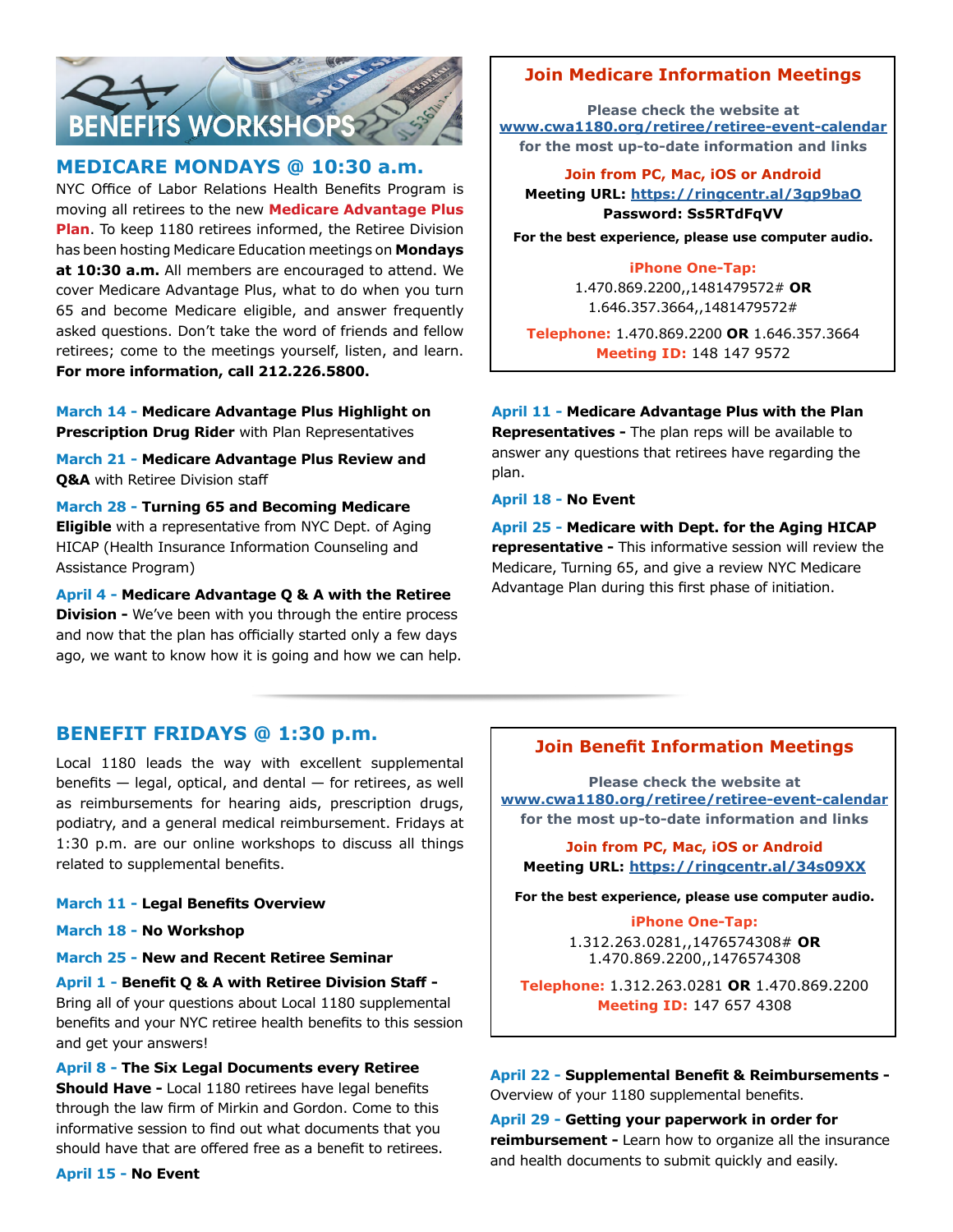

Stay home and stay fit with weekly live yoga and dance classes from the comfort of your home!

**Yoga — Tuesdays at 11 a.m. Dance — Tuesdays at 1 p.m. [meetings.ringcentral.com/j/1489447922](http://meetings.ringcentral.com/j/1489447922)**

#### **Deadline to Purchase High Option Prescription Drug Rider**

If you typically use all of your prescription benefits, you might want to consider purchasing the high option prescription drug rider. **The deadline to do so is March 30, 2022. Members will also have an opportunity to switch out of the rider by June 30, 2022, if you change your mind.** To better understand what this is all about, call the concierge at 1.833.325.1190 or come to the Retiree Divsion workshop on **Monday, March 14 at 10:30 a.m.** where Medicare Advantage Plus Plan representatives will discuss the drug rider and answer all your questions. Watch your emails for the log-in information or check our website for all the latest news.

#### **Great News About Your Legal Benefits**

In-person legal consultations will resume at Local 1180's headquarters beginning March 1. Virtual consultations that have become standard during the pandemic will continue to be an option for retirees as well. Please contact our Benefits office at 212.966.5353 to confirm start date of inperson consultations and schedule your appointment.

#### **A NOTE ABOUT UNION PLUS & OTHER CIRCULARS**

From time to time, a number of insurance companies and member service organizations may reach out to Local 1180 retirees and may even bear our logo or that of the CWA national. These companies have met with the National Unions and sometimes specifically Local 1180 to offer special prices for some benefits, services and policies that members can purchase on your own through their company.

Please note that these companies **ARE NOT** Local 1180 and have **nothing** to do with the Supplemental Benefits that all Local 1180 retirees are entitled to or with the benefits offered through NYC-OLR Health Benefits Program. This is something separate that is offered apart from your benefits.

Understand that if you use the circulars to sign up for **ANY HEALTH BENEFITS or HEALTH INSURANCE** offered through a circular or any group other than NYC-OLR it will boot you out of ALL of the BENEFITS from CWA Local 1180 and the City of NY. (I'm so serious!) Don't call anyone other than OLR or Local 1180 for your benefits.

Don't get confused. Another company might even 'uh huh' you and 'no, problem' you while you sign up. Even a 'yes, we cover retirees who are from the City of NY'. That is not the same!

Choose to use it instead for possible discounts in car rentals or cell phone plans. Pet insurance is ok but stay away from anyone selling you a health insurance plans or prescription policies regardless of how great the deal may seem to be. If you have any questions, please call the Retiree Division at 212.226.5800.

## **Do you have the LOCAL 1180 UNION STRONG MOBILE APP installed on your smart phone yet?**



If not, join the hundreds of Local 1180 retirees who have already installed Union Strong and are the first to know about all the upcoming Retiree Division events and all the important union news.

**COMING SOON:** You will be able to contact the Retiree and Benefits divisions right from the mobile app.

### **WANT TO LEARN MORE ABOUT THE MOBILE APP & GET HELP INSTALLING IT ON YOUR PHONE?**

Join us for a **SPECIAL VIRTUAL WORKSHOP** on **WEDNESDAY, APRIL 27** at **3 P.M.** where you will learn how to easily install the app on your smartphone, the features of the app and how to use them, the benefits of having it, and maybe even a surprise or two ;). Watch your email for the registration and sign up right away as space is limited.